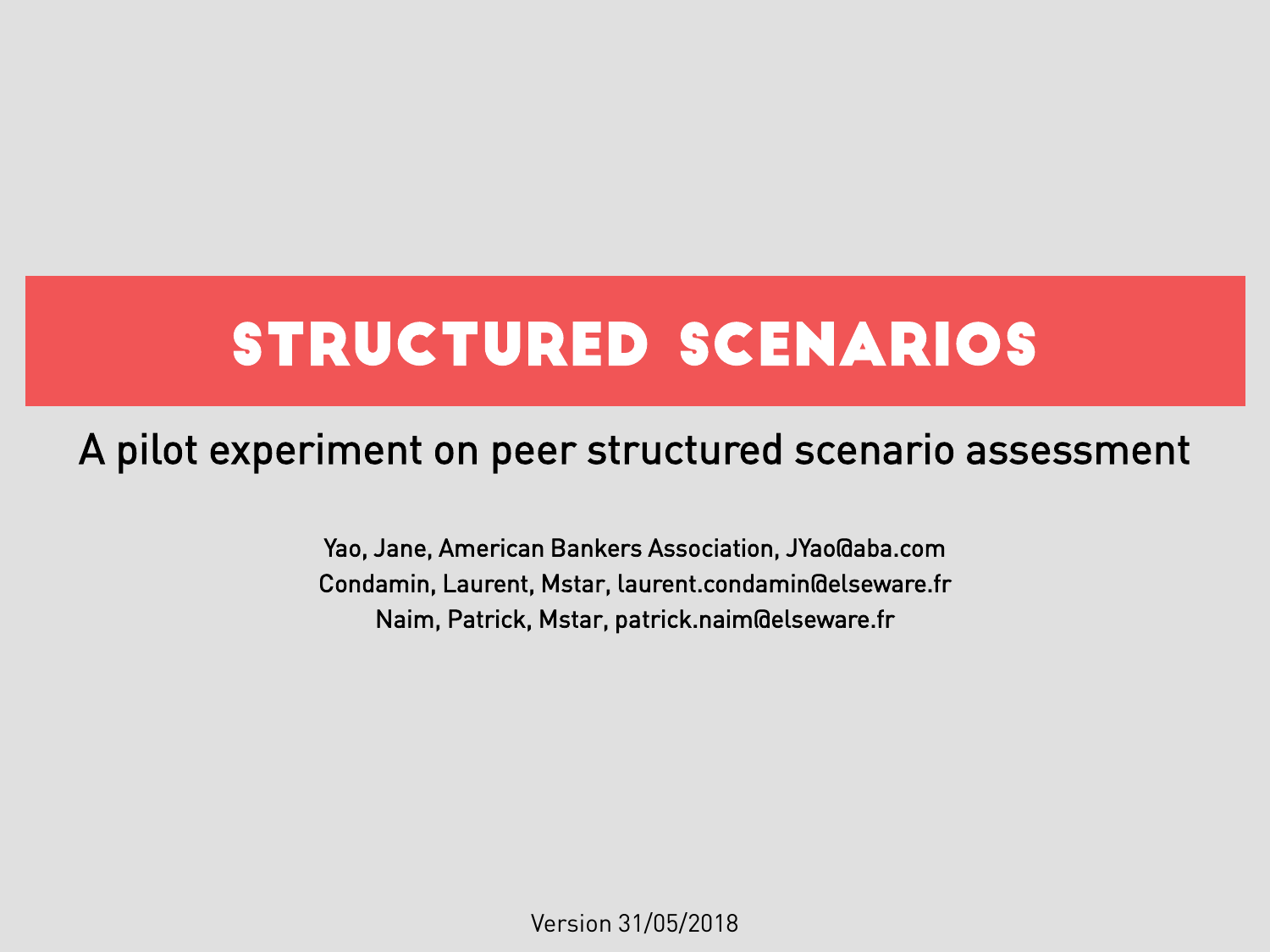### **OUTLINE**

- Executive Summary
- Scenarios in Operational Risk Assessment
- The XOI (Exposure, Occurrence, Impact) Method
- The Pilot Experiment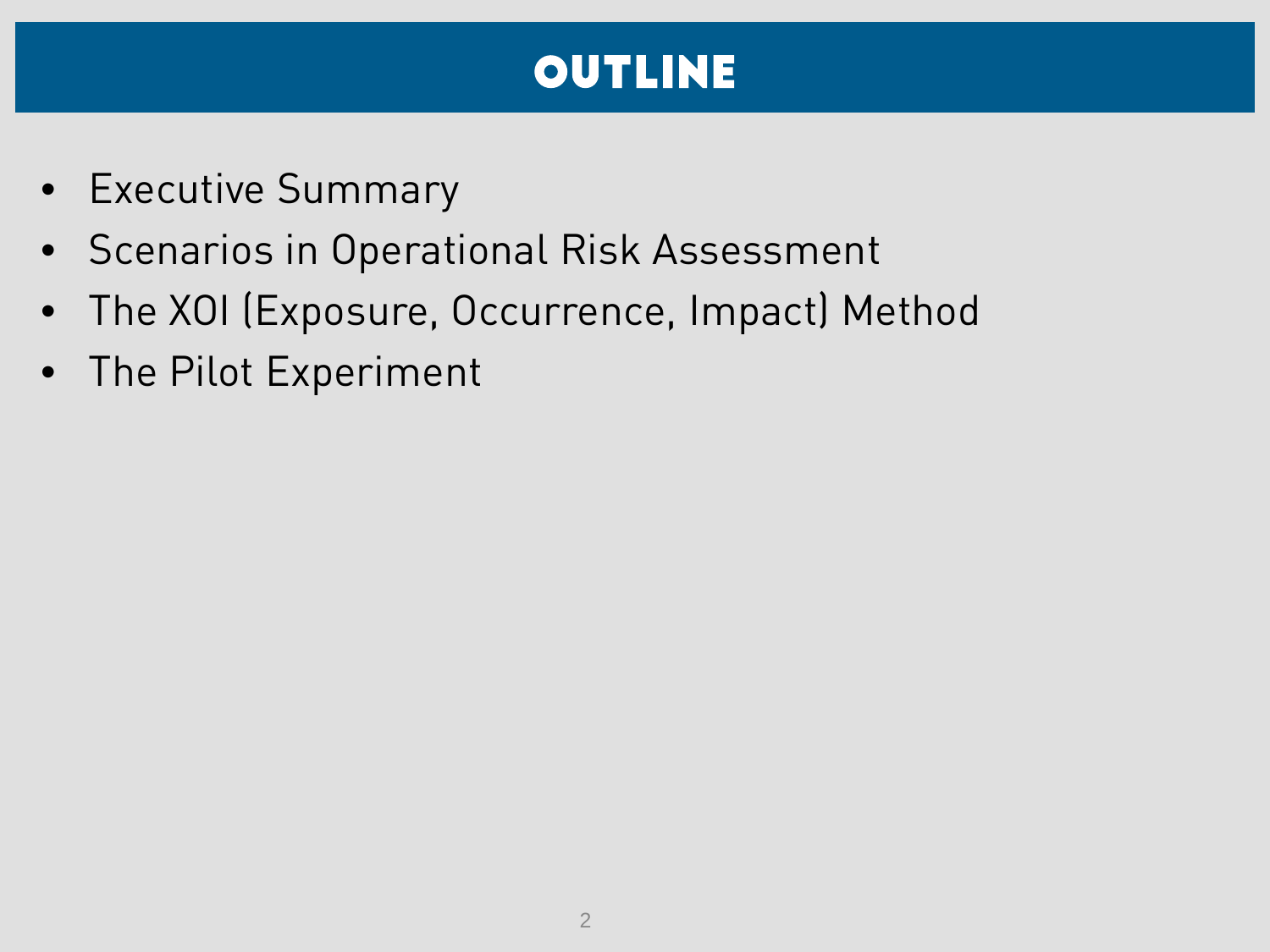#### Executive SUMMARY

- This presentation addresses:
	- The assessment of potential large oprisk events (scenarios)
	- The usage of a structured method (XOI) to define a loss generation mechanism and drivers for each scenario
	- The use of peer benchmarking to improve consistency of loss generation mechanism and individual drivers assessment
- This work has been performed during a 6-month period (2017-2018) with a group of banks and 6 scenarios.
- It was facilitated by ABA.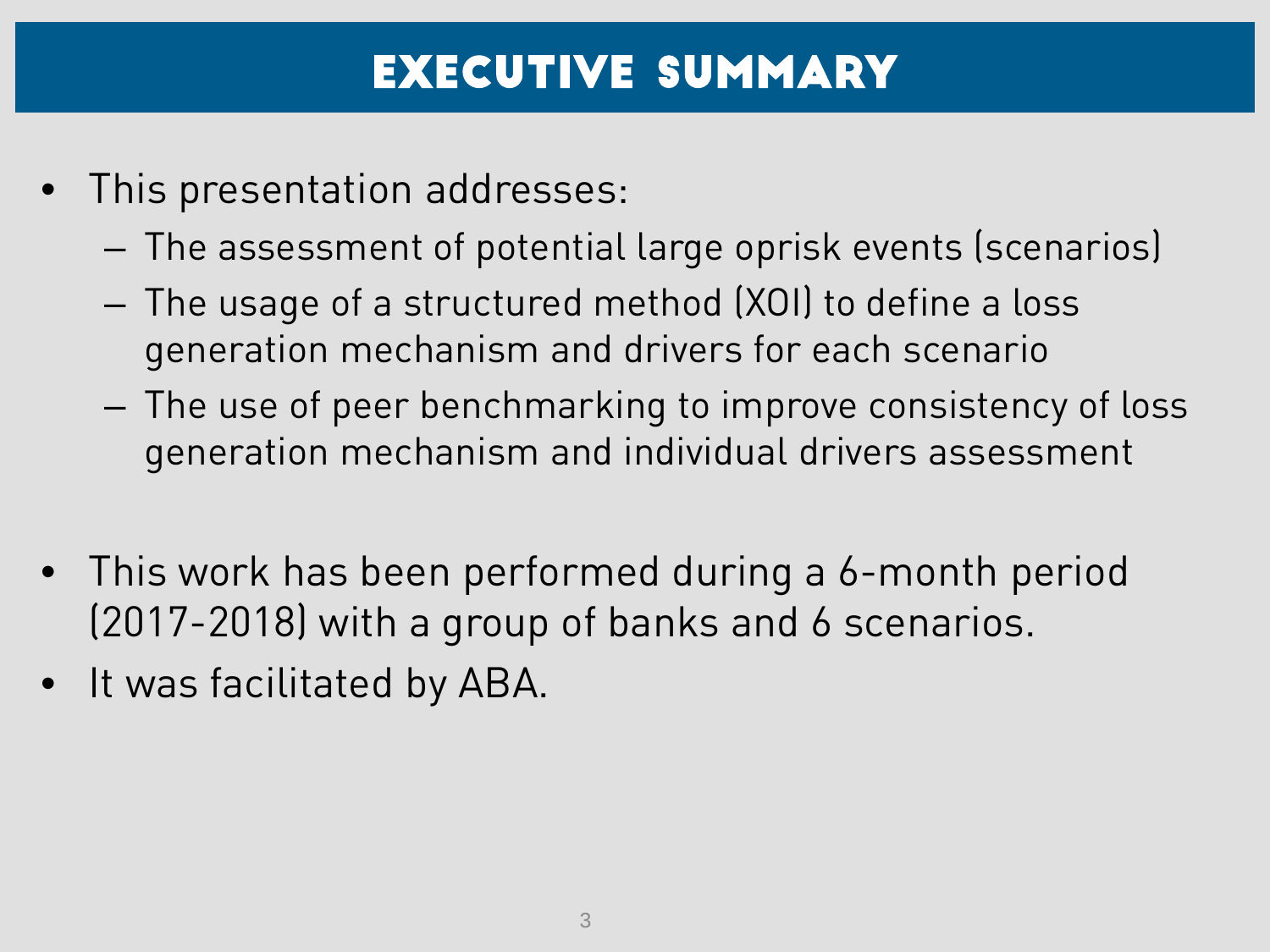# SCENARIOS IN OPRISK ASSESSMENT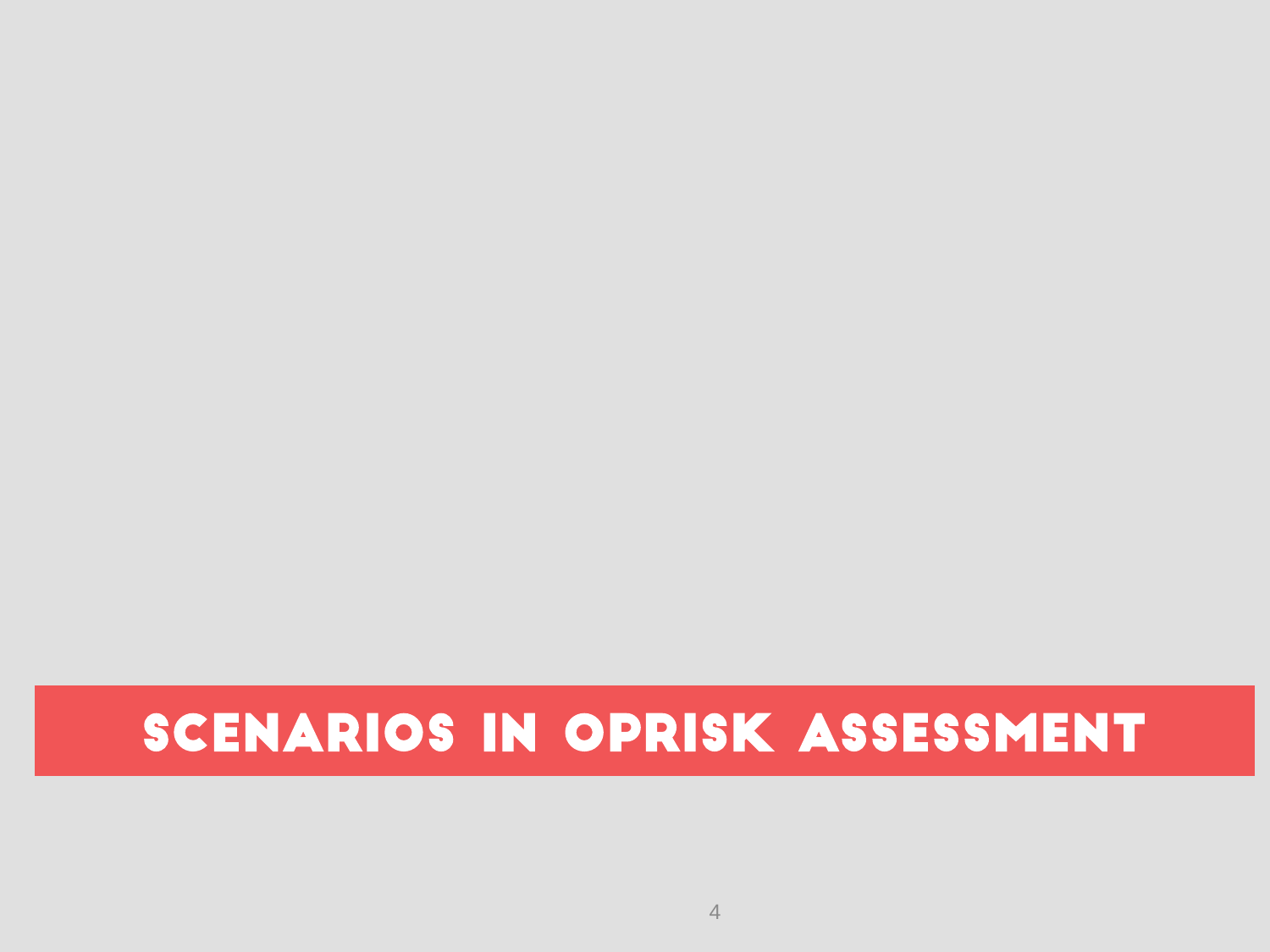### scenarios in oprisk Management

- Large events are rare but contribute to the most significant part of oprisk losses: for instance, ORX reports that less than 0.5% of events represent more than 75% of total losses in the last 6 years (1)
- For a given institution, in most cases, not all types of large events have been observed.
- It is therefore useful to consider them as "scenarios" in order to assess their specific consequences within the firm.
- The expected benefits of analysing scenarios are the following:
	- Management: a detailed analysis could result in identifying weaknesses, and design new controls
	- Measurement: this can help projecting future losses for economic capital, capital adequacy, or CCAR.

(1) Beyond the headlines: Banking – Operational risk loss data for banks submitted in 2016 (ORX, Nov 2017).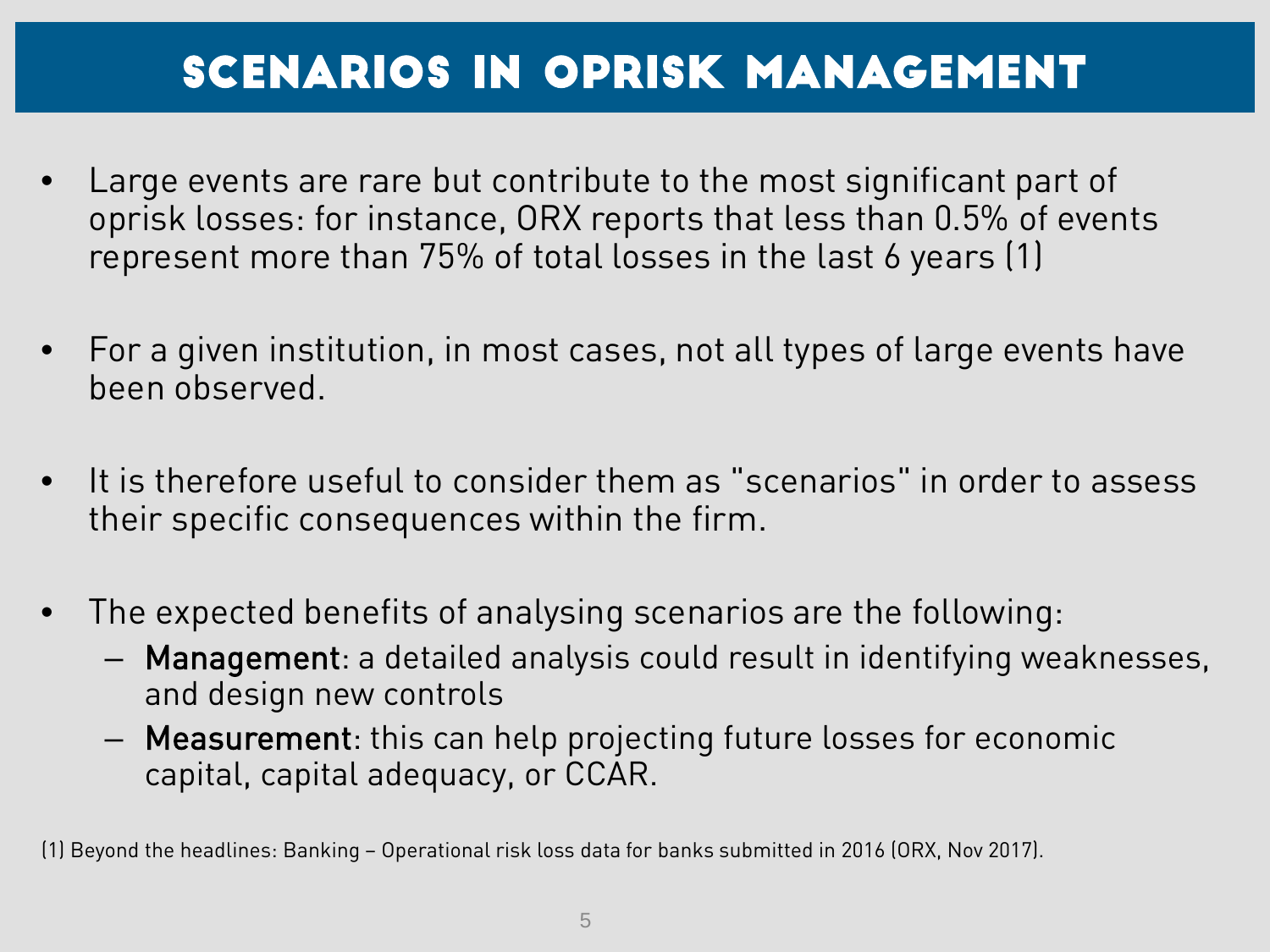#### scenarios in oprisk LOSSES PROJECTION

- Regulatory exercises (CCAR, ICAAP) require the projection of oprisk losses under adverse conditions. These projections need to take into account:
	- Past losses of the bank
	- Pending matters (in particular legal)
	- Potential future events
	- How adverse conditions would impact the above
- Quantitative models can help assessing future losses:
	- Regression models can capture dependencies of losses to economic factors
	- Statistical models of settlements vs provisions can help quantifying legal stressed losses
	- Loss distribution approaches can be used to assess stressed losses as a percentile of the loss distribution.
- The use of scenarios is necessary to complement these projections for potential future events. This involves:
	- Identifying major events potentially relevant to the institution
	- Assessing the likelihood and severity of these events through scenario analysis
	- Carefully selecting the scenarios to include in the projection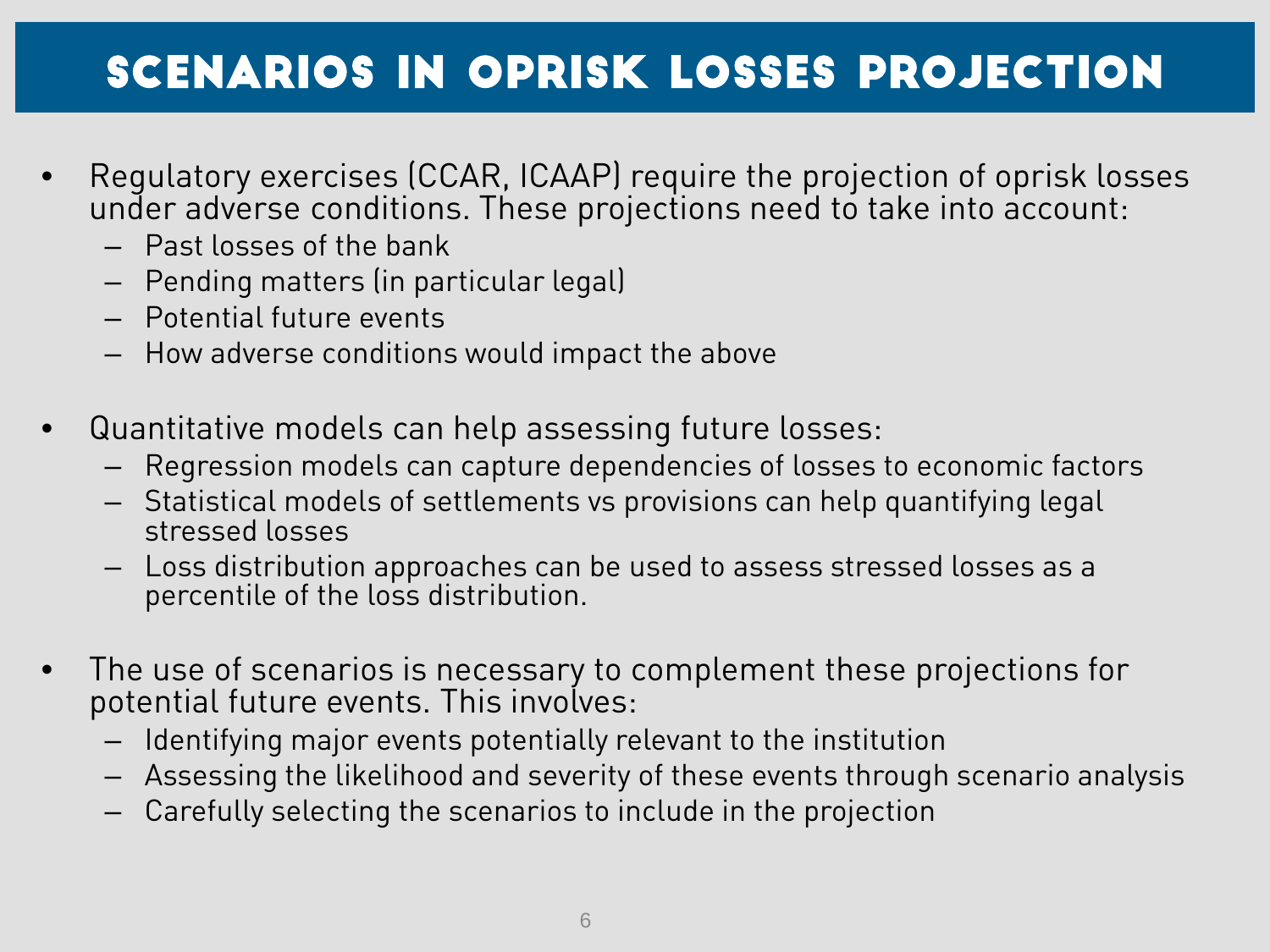#### CHALLENGES of scenario ASSESSMENT

- We can identify at least 5 areas of difficulty for scenario assessment:
	- Identification
		- Comprehensiveness
		- Granularity (Regulatory fines or Mis-selling? Cyber-attack or DDOS? Internal fraud or Rogue Trading?)
	- Use of external data
		- How to generalize or adapt the storyline?
		- How to scale the amount?
	- Involvement of business experts
		- How to identify the right experts?
		- Which questions to ask?
	- Nature of the measurement
		- Do we want to assess the average cyber-attack, the extreme but plausible cyber attack, the range of potential cyber-attacks?
	- Validation of the measurement
		- How to challenge the measurement?
		- Can a measurement of a hypothetical event be validated?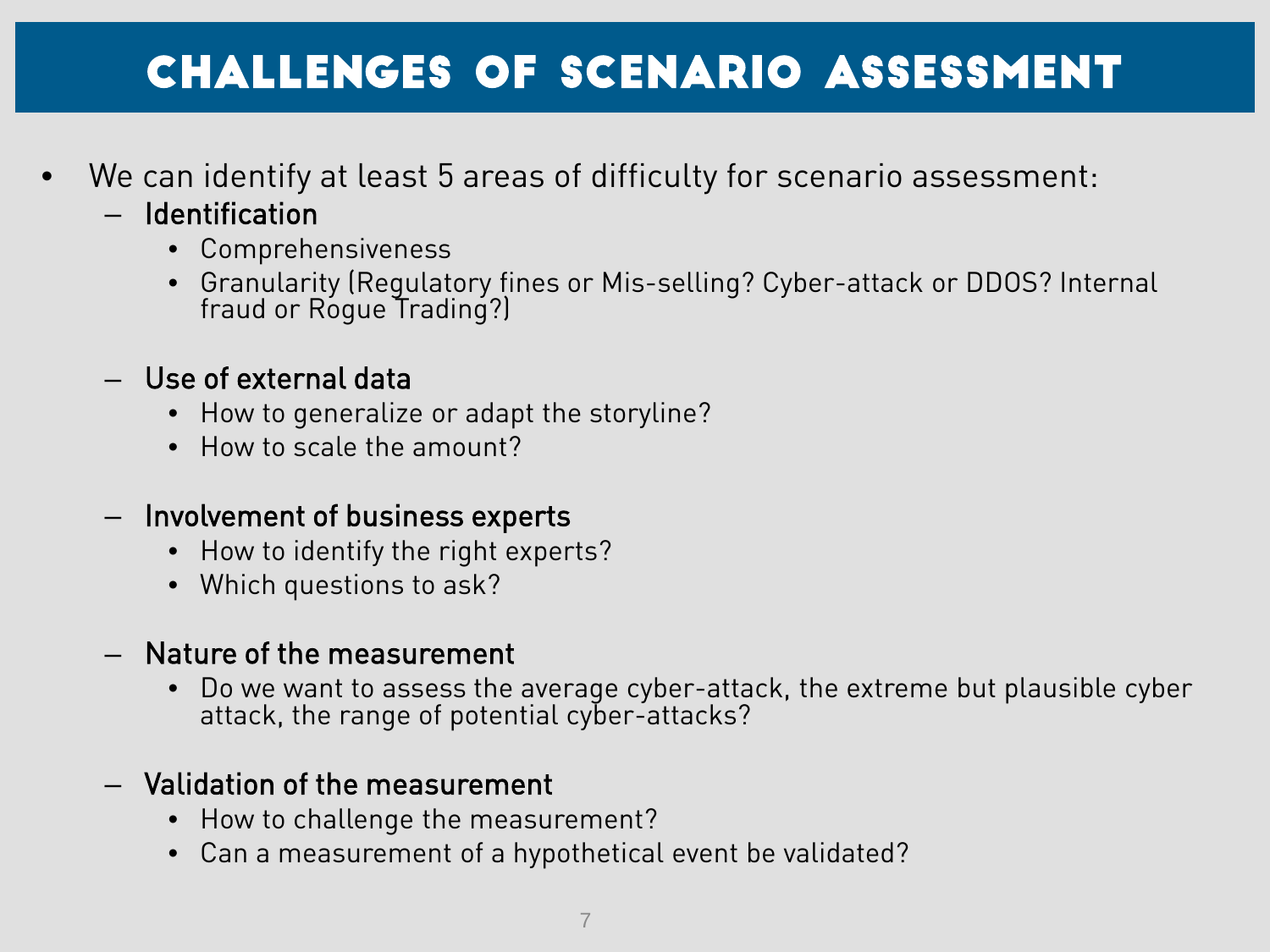### TYPICAL PRACTICE of scenario ASSESSMENT

- Scenarios are usually assessed in workshop(s) with business experts, facilitated by the second line.
- Inputs:
	- A scenario name and storyline
	- External losses
	- Some business metrics
- Process:
	- Often: rescoping of scenario, focus on scaling, decomposition of the potential loss (direct cost, fine, etc), qualitative discussion on controls
	- Less often: Discussion of a simple formula for evaluating the potential loss (size of compromise \* cost per record), a range of more or less severe situations.
- Outputs:
	- A frequency and a severity (single situation)
	- Several situations for predefined frequencies (1/10, 1/100, etc.)
- Pros
	- Qualitative discussion with few priors
- Cons
	- Common biases (recency, salience, overconfidence, etc.)
	- Loose relation between assumptions and assessment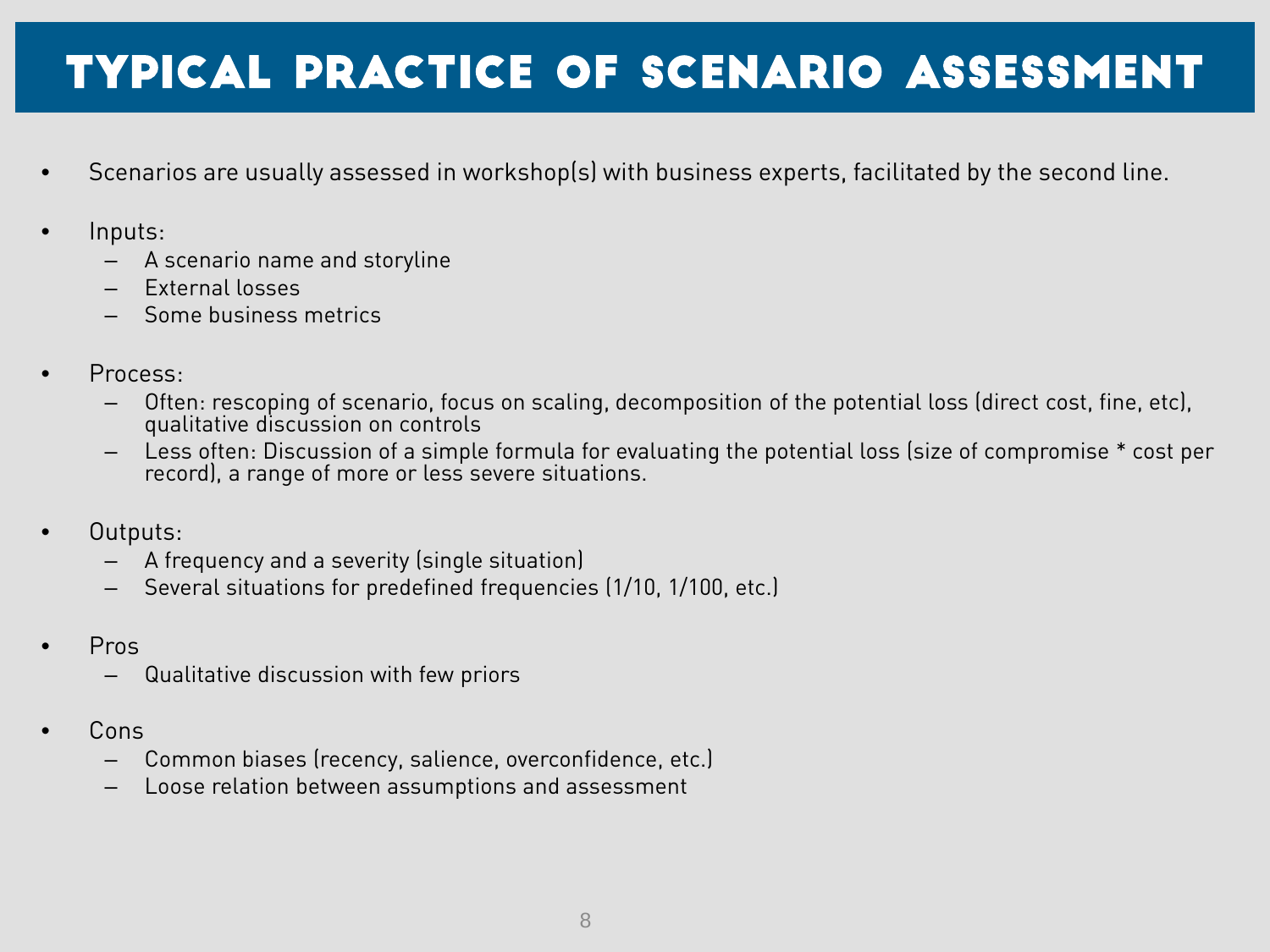### THE XOI Method FOR SCENARIO ASSESSMENT

- The XOI method ([1), [2], [3]) allows a structured assessment of scenario through:
	- The use of 3 common dimensions for each scenario: Exposure, Occurrence, Impact
	- The use of specific drivers for each dimension (number of units exposed, time to detection, time to recovery, market conditions, etc.)
- The experts are prompted to provide or confirm an assessment (value, range, set of ranges) on each driver. The assessments can be informed by external statistical analysis.
- The XOI method does not add any assumption to expert opinions and generates the implicit distribution of potential losses through probabilistic calculation using:
	- Bayesian inference
	- Monte Carlo simulation
- The use of distributions in scenario assessment is generally focused on combining observed losses with single point projections to assess the tail of a distribution [4], [5]
- The XOI approach focuses rather on generating a distribution of potential tail events.

<sup>[1]</sup> Analyse des Risques opérationnels par les réseaux bayésiens, Condamin, L, Naim, P., Revue d'Economie Financière, 2006

<sup>[2)</sup> Risk Quantification: Management, Diagnosis and Hedging, Condamin, L., Louisot, J.P., Naim, P., Wiley, 2006

<sup>(3)</sup> Operational Risk Modelling in Financial Services: the Exposure, Occurrence, Impact method, Condamin, L; Naim, P., Wiley, forthcoming Dec 2018

<sup>[4]</sup> Ergashev, B.A, A theoretical framework for incorporating scenarios into operational risk modelling. Journal of Financial Services Research, Vol 41-3, pp 145-161. [5] Abdymomunov, A. Blei, S., and Ergashev, B.A, Integrating Stress Scenarios into Risk Quantification Models. Journal of Financial Services Research,. Vol 47-1, pp 57-79.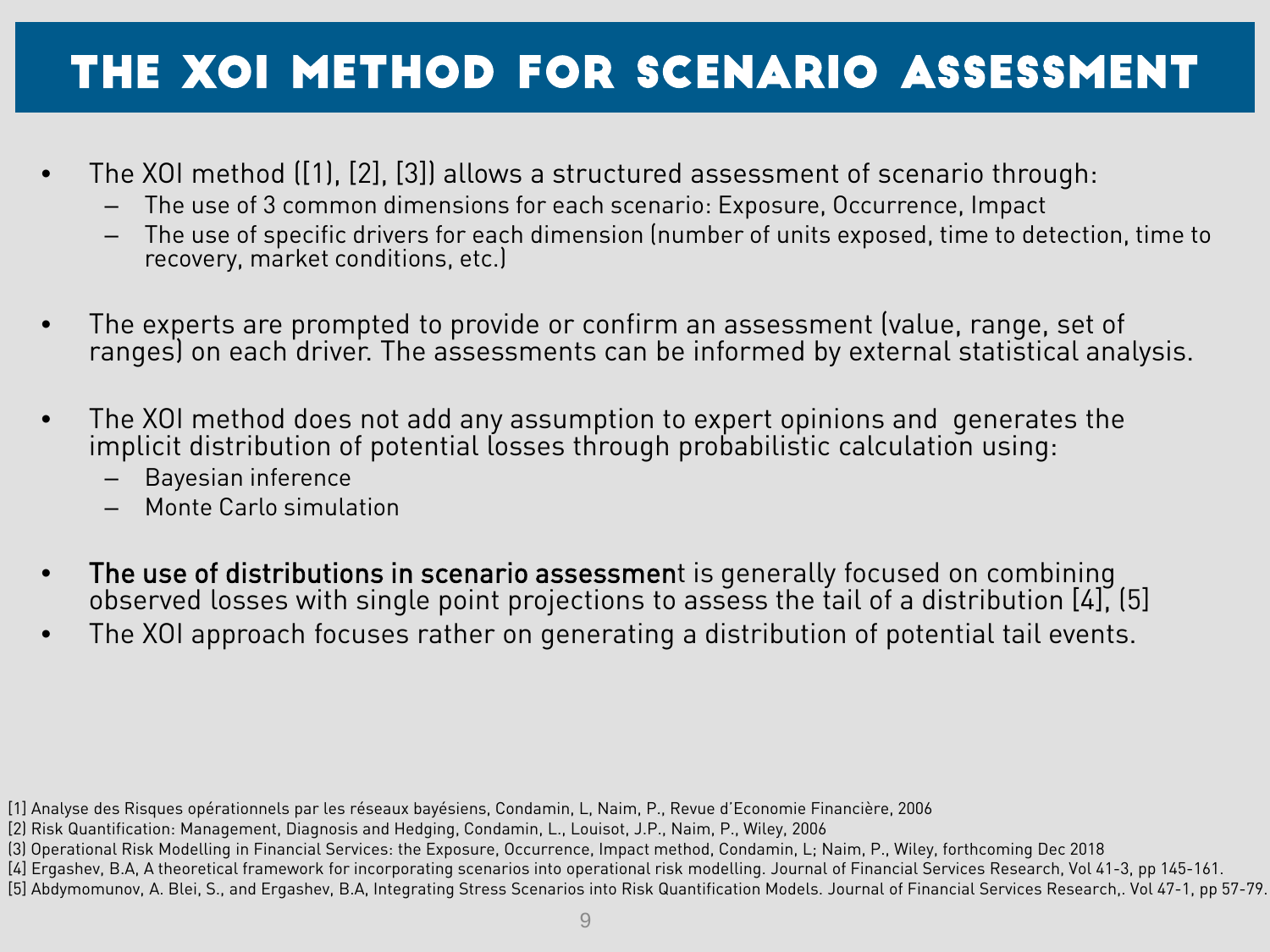# THE XOI METHOD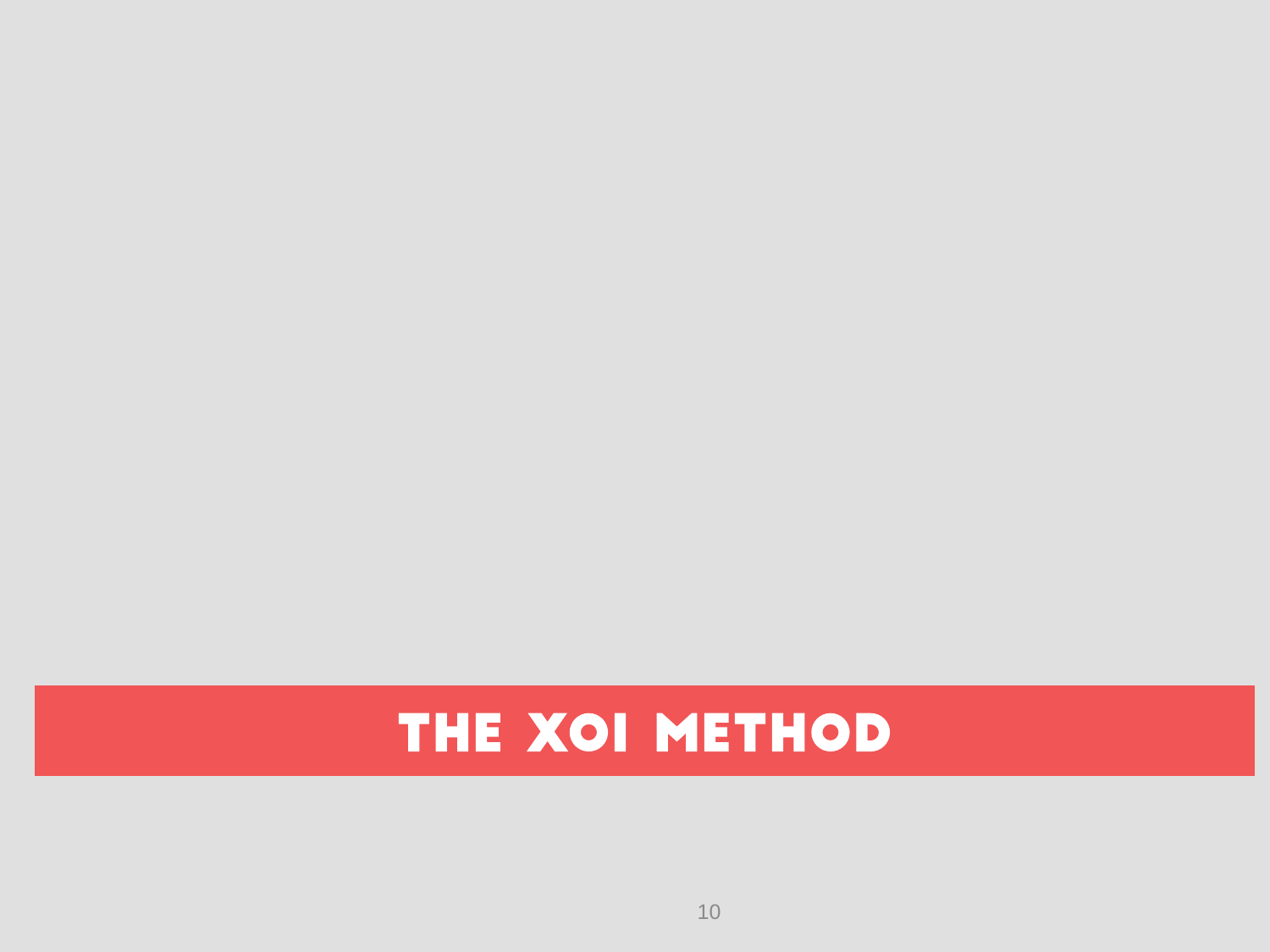### Overview of the XOI methodology

- A risk is defined by eXposure, Occurrence and Impact.
- A unit of Exposure is a resource used by the firm's business
	- Human (Employees, Traders, IT people, etc)
	- Technical (Systems, Buildings, Products, Models, etc.)
	- Informational (Customer data, IP, etc.)
	- Partner (Suppliers, Brokers, etc.)
	- Financial (Financial Assets)
	- Infrastructure (Regulations, IT infrastructures, etc.)
- The Occurrence of an event creates a loss when striking a resource
	- Fraud, Illness for Human resources
	- Error, Disruption, for Technical resources
	- Attack for Informational resources
	- Fraud, Destruction for Informational Resources
- The Impact is the amount of the loss
	- This amount of loss is broken down into several components as necessary: direct loss, repair costs, indirect costs, loss of income, fines, etc.
	- It may depend on the object exposed
	- It may depend on circumstances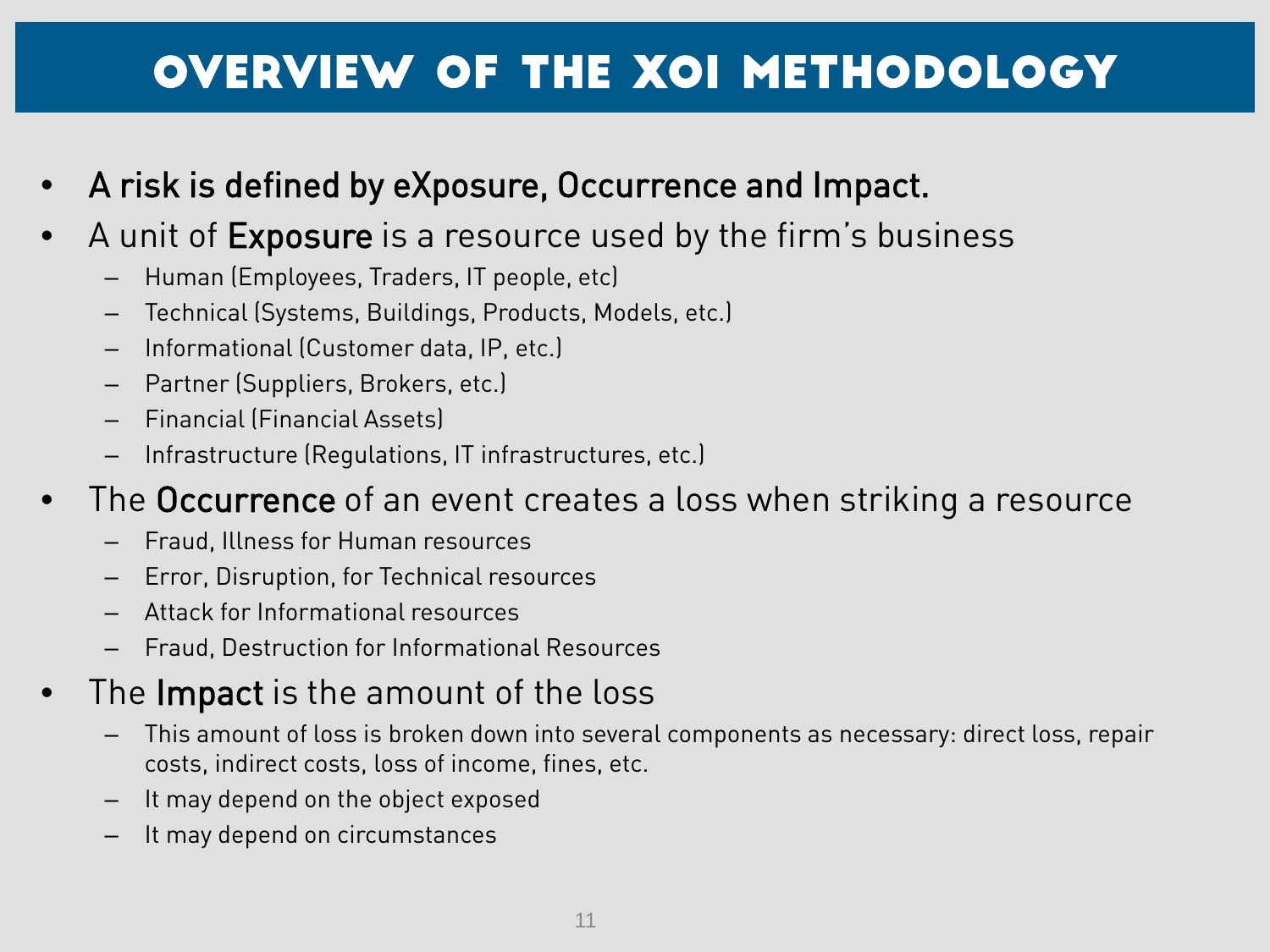### SOME EXAMPLES OF X,O,I RISKS

| <b>INTERNAL</b> | <b>EXTERNAL</b>   | <b>EMPLOYMENT</b>   | <b>BUSINESS</b>    | DAMAGE TO          | <b>BUSINESS</b>   | <b>EXECUTION</b> |
|-----------------|-------------------|---------------------|--------------------|--------------------|-------------------|------------------|
| <b>FRAUD</b>    | <b>FRAUD</b>      | <b>PRACTICES</b>    | <b>PRACTICES</b>   | <b>PHYS ASSETS</b> | <b>DISRUPTION</b> |                  |
| <b>ROGUE</b>    | <b>MERCHANT</b>   | <b>EMPLOYEE</b>     | <b>MIS-SELLING</b> | <b>NATURAL</b>     | <b>SUPPLIER</b>   | <b>TRADING</b>   |
| <b>TRADING</b>  | <b>COMPROMISE</b> | <b>CLASS ACTION</b> |                    | <b>DISASTER</b>    | <b>FAILURE</b>    | <b>ERROR</b>     |

| <b>TRADERS</b>                            | <b>MERCHANTS</b>               | <b>REGULATIONS</b>                 | <b>PRODUCTS</b>                 | <b>BUILDINGS</b>                     | <b>KEY SUPPLIERS</b>                                      | <b>TRADES</b>                    |
|-------------------------------------------|--------------------------------|------------------------------------|---------------------------------|--------------------------------------|-----------------------------------------------------------|----------------------------------|
| <b>GOING</b>                              | <b>DATA</b>                    | <b>CLASS</b>                       | <b>CLASS</b>                    | <b>NATURAL</b>                       | <b>BANKRUPTCY</b>                                         | <b>ERROR</b>                     |
| <b>ROGUE</b>                              | <b>BREACH</b>                  | <b>ACTION</b>                      | <b>ACTION</b>                   | <b>DISASTER</b>                      | <b>DISRUPTION</b>                                         |                                  |
| <b>POSITION X</b><br><b>MARKET CHANGE</b> | FRAUD +<br><b>CARD REISSUE</b> | <b>SETTLEMENT X</b><br>N EMPLOYEES | <b>DETRIMENT X</b><br>N CLIENTS | <b>BUILDING +</b><br><b>BUSINESS</b> | $\overline{\phantom{a}}$ REPLACEMENT +<br><b>BUSINESS</b> | <b>AMOUNT x</b><br>MARKET CHANGE |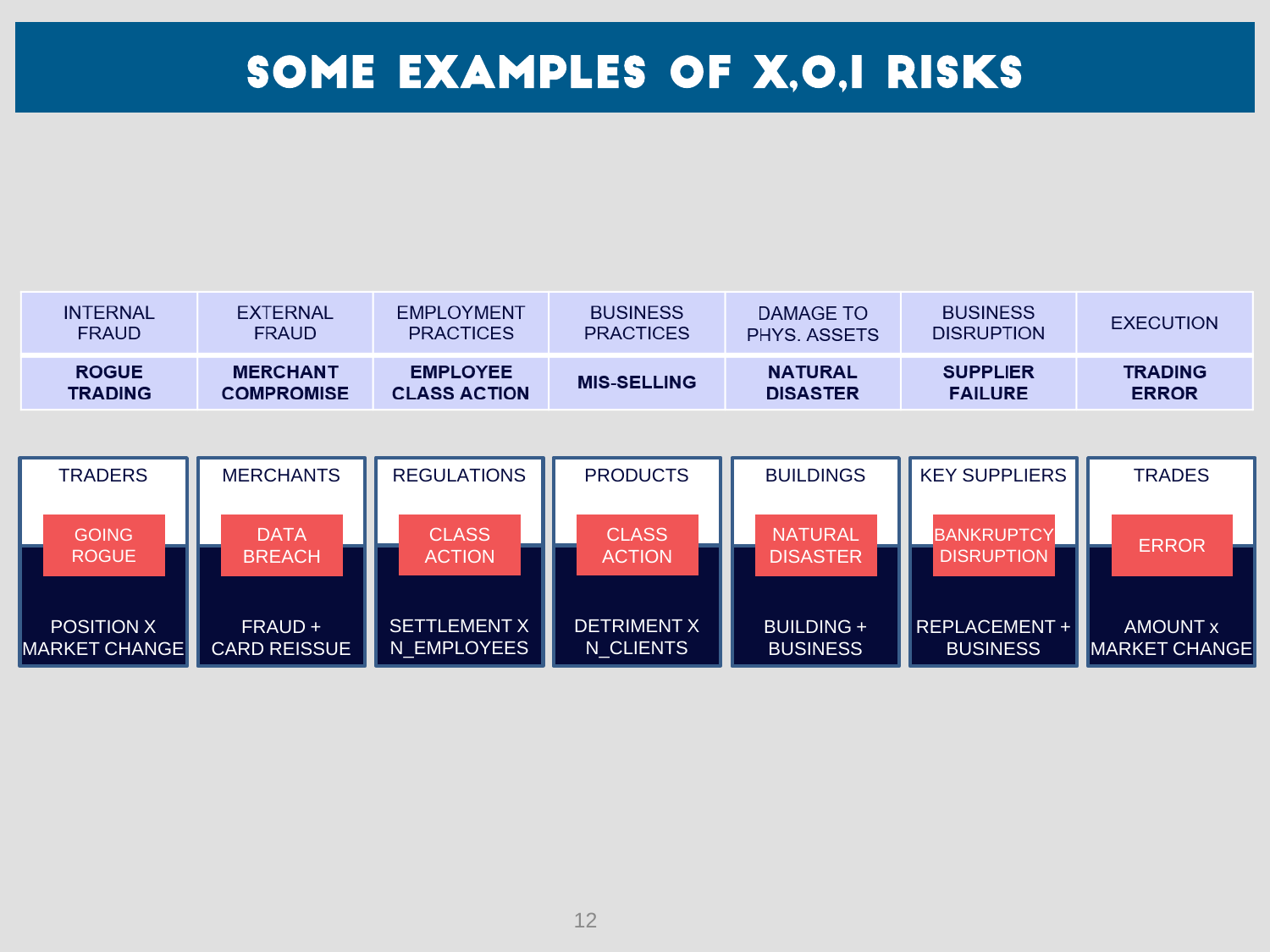#### An example: Cyber-Risk



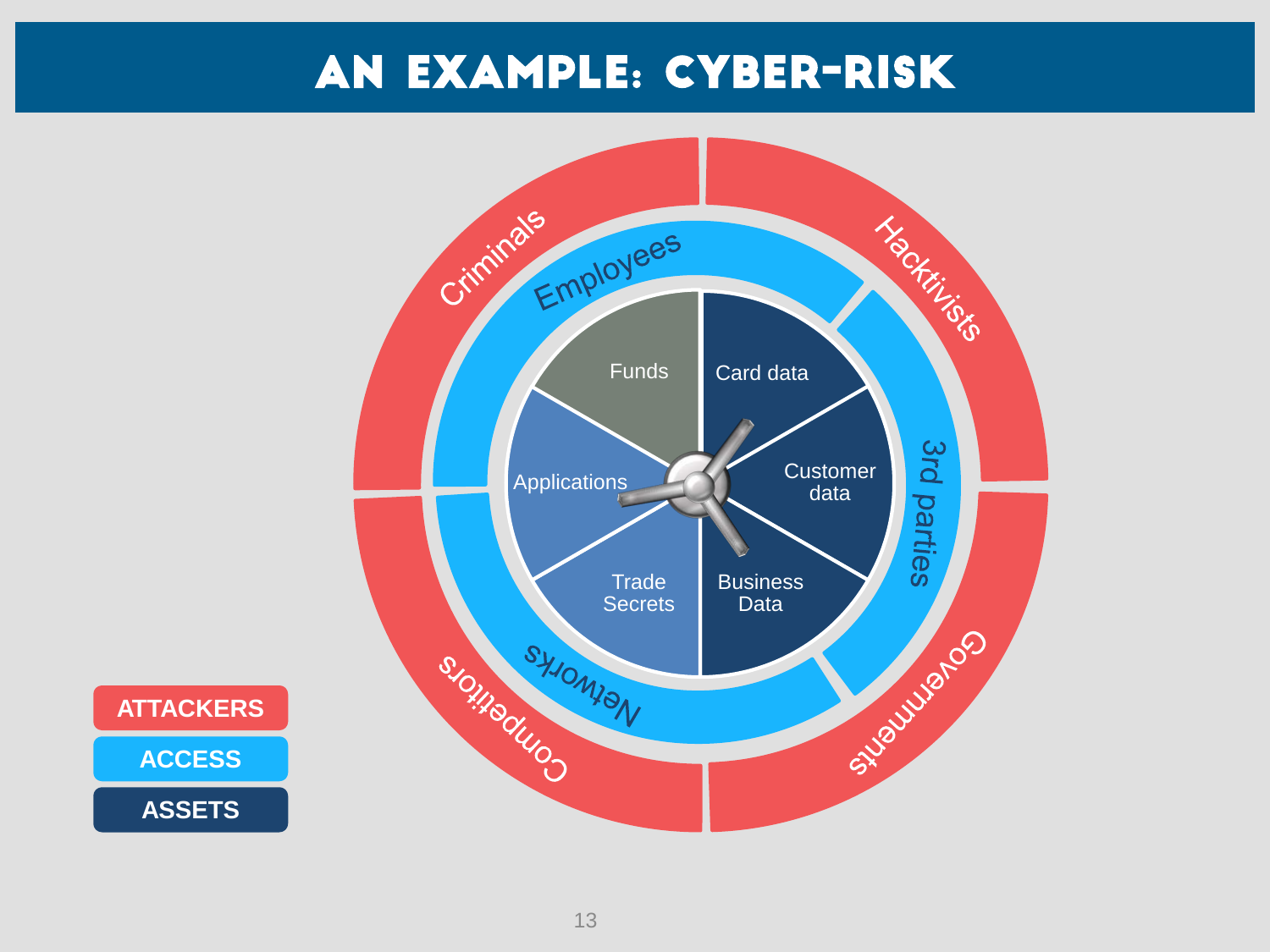#### Cyber Risk **–** List of Potential Scenarios

| <b>SCENARIO</b>                                                 | <b>DESCRIPTION</b>                                                                                                                                                            | <b>EXPOSURE</b>                                                                              | <b>OCCURRENCE</b>                                                 | <b>IMPACT</b>                                                                  |
|-----------------------------------------------------------------|-------------------------------------------------------------------------------------------------------------------------------------------------------------------------------|----------------------------------------------------------------------------------------------|-------------------------------------------------------------------|--------------------------------------------------------------------------------|
| <b>Merchant /Processor</b><br><b>Card Compromise</b>            | Theft of customer card data within a large<br>merchant, followed by the subsequent sale of this<br>data to criminal networks.                                                 | Merchants or processors handling<br>large volumes of bank card data                          | Internal fraud or cyber<br>attack within merchant or<br>processor | Cost of fraud and cost of<br>cards reissue                                     |
| <b>Internal Credit Card</b><br>Compromise                       | Internal compromise of large volume of credit card<br>data (either from issuer or acquirer systems),<br>followed by the subsequent sale of this data to<br>criminal networks. | Employees having access to<br>large volumes of bank's card data<br>(issuer or acquirer side) | Internal fraud                                                    | Cost of fraud and cost of<br>cards reissue                                     |
| <b>External Credit Card</b><br>Compromise                       | External attack of large volume of credit card data<br>(either from issuer or acquirer systems), followed<br>by the subsequent sale of this data to criminal<br>networks.     | Systems storing credt cards data                                                             | External fraud                                                    | Cost of fraud and cost of<br>cards reissue                                     |
| <b>Internal Customer Data</b><br>Compromise                     | Losses due to compromise of customer data (with<br>the exception of credit card data considered in<br>other scenarios).                                                       | Employees having access to<br>large volumes of bank's customer<br>data (excluding cards)     | Internal fraud                                                    | Potential direct losses.<br>client protection, legal,<br>and regulatory costs. |
| <b>Cyber attack - Customer</b><br><b>Data Compromise</b>        | Losses due to compromise of customer data (with<br>the exception of credit card data considered in<br>another scenario).                                                      | Systems storing large volumes of<br>customer data (excluding cards)                          | <b>External fraud</b>                                             | Potential direct losses,<br>client protection, legal,<br>and regulatory costs. |
| <b>Cyber attack - Critical</b><br><b>Application Disruption</b> | External attack that makes a critical application or<br>a group of those unavailable and limit or stop<br>operations                                                          | Critical business applications.                                                              | External fraud                                                    | Loss of business and<br>customer detriment                                     |
| <b>Cyber attack - Fund</b><br><b>Misappropriation</b>           | External attack directly targeting funds<br>misappropriation.                                                                                                                 | Systems, employees (social<br>engineering)                                                   | <b>External fraud</b>                                             | Funds misappropration                                                          |
| Cyber attack - Data<br>alteration                               | External attack targeting integrity of firm data<br>(sabotage). This affects outcomes of business<br>operations.                                                              | Systems, employees (social<br>engineering)                                                   | External fraud                                                    | Potential direct losses<br>and correction costs.                               |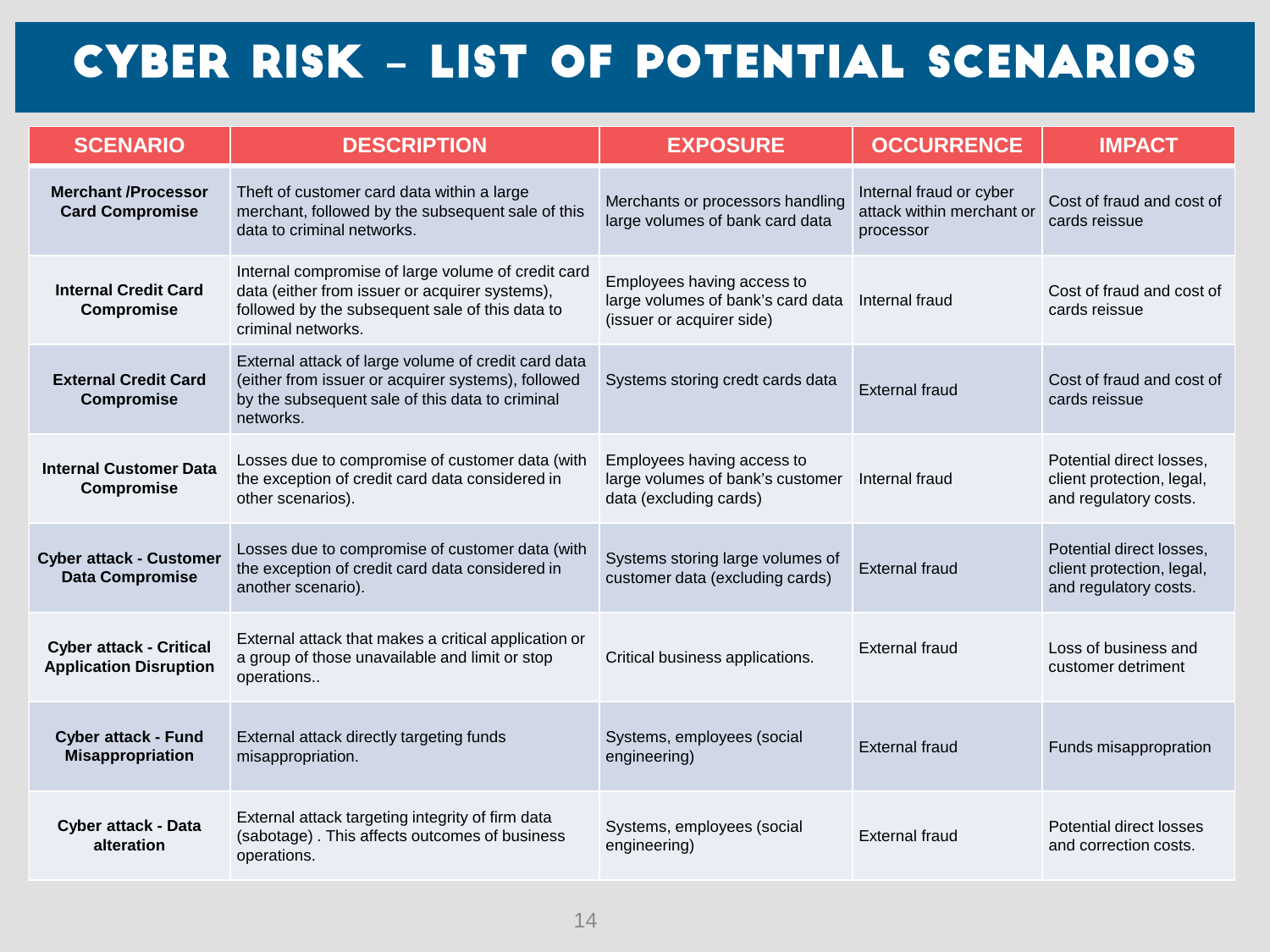#### Cyber Attack Critical Application - Structure

#### A structured story describes how a potential loss could be generated

This scenario occurs in case of an external attack that makes a critical application or a group of those unavailable and limit or stop operations.

This scenario focuses on significant attacks, either in duration or in magnitude

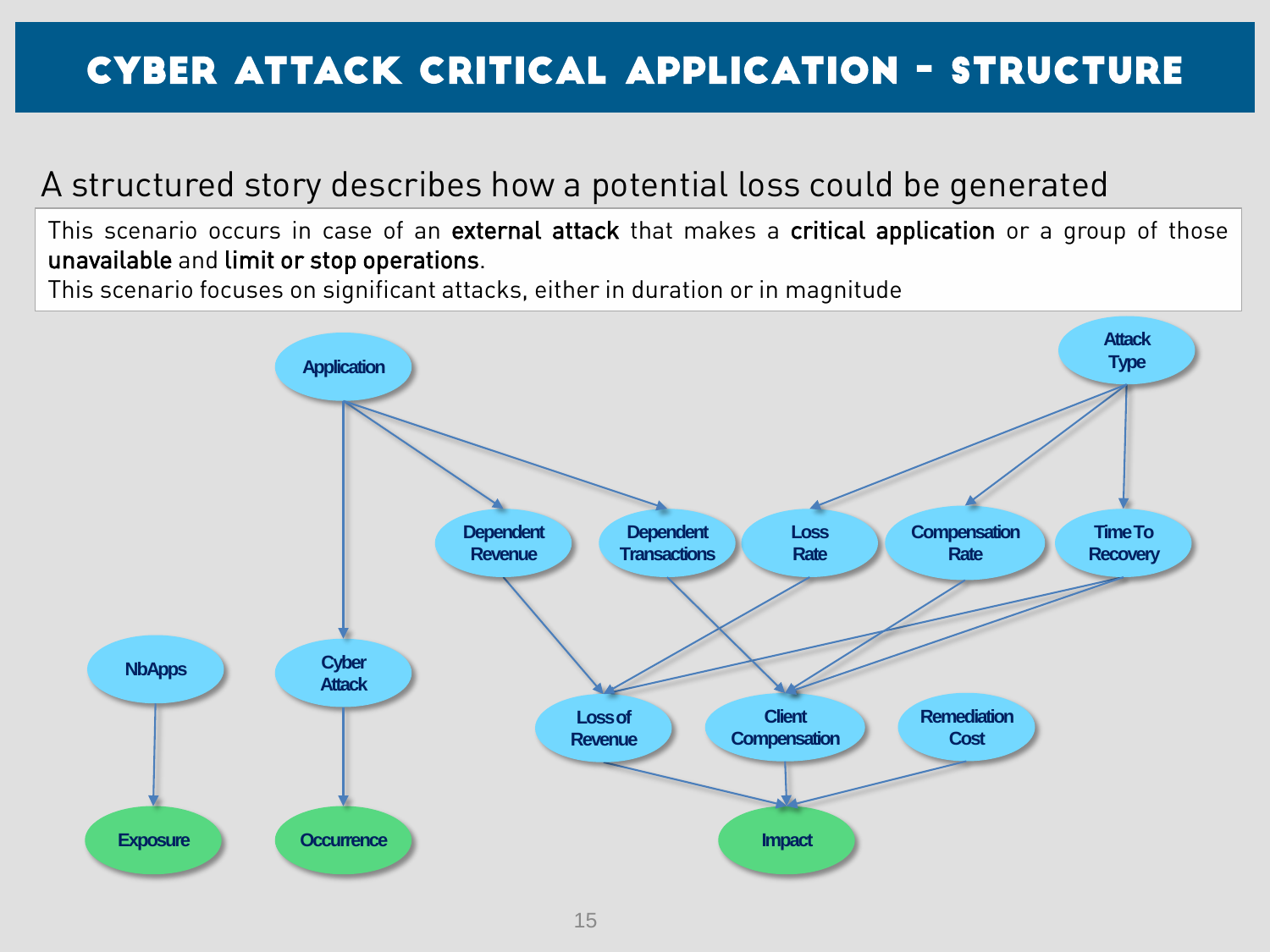#### Cyber Attack Critical Application - Quantification

| <b>DRIVER</b>                                | <b>TYPE</b>            | <b>ASSESSMENT</b>                                                                                                                                   | <b>SOURCE</b>                                                          |  |
|----------------------------------------------|------------------------|-----------------------------------------------------------------------------------------------------------------------------------------------------|------------------------------------------------------------------------|--|
| <b>Number of critical</b><br>applications    | Objective              | 5 applications: Cards, Transfers, Trade,<br>Loans, Internet Banking                                                                                 | <b>Business Data, Resiliency Team</b>                                  |  |
| <b>Type of Attack</b>                        | Subjective             | Duration: 80%<br>Magnitude: 20%                                                                                                                     | SMEs, External Research, ILD & ELD                                     |  |
| <b>Probability of Cyber</b><br><b>Attack</b> | Subjective             | [5%-20%] per application                                                                                                                            | SMEs, External Research, ILD & ELD                                     |  |
| <b>Dependent Revenue</b>                     | Objective              | Internet Banking: \$5m-\$10m<br>Cards, Loans: \$10m-\$20m                                                                                           | <b>Business Data, Annual Reports</b>                                   |  |
| <b>Dependent</b><br><b>Transactions</b>      | Objective              | Transfers: \$70bn-\$80bn<br>Trades: \$4bn-\$6bn                                                                                                     | <b>Business Data</b>                                                   |  |
| <b>Compensation Rate</b>                     | Subjective             | Transfers: 0-10\$ per \$1mm trans.<br>Trades: 0-300\$ per \$1mm trans. for a<br>duration attack, 0-600\$ per \$1mm trans. for a<br>magnitude attack | Local model used based on Daily Penalty,<br>Slowdown, Average TTR      |  |
| <b>Loss of Revenue</b><br>Rate               | Subjective             | Duration Attack: 20%<br>Magnitude Attack: 100%                                                                                                      | <b>SME<sub>s</sub></b>                                                 |  |
| <b>Time To Recovery</b>                      | <b>SME<sub>s</sub></b> | Duration Attack: 2-12 days<br>Magnitude Attack: 0-2 days                                                                                            | <b>Resiliency Team, Business Impact</b><br>Analysis, External Research |  |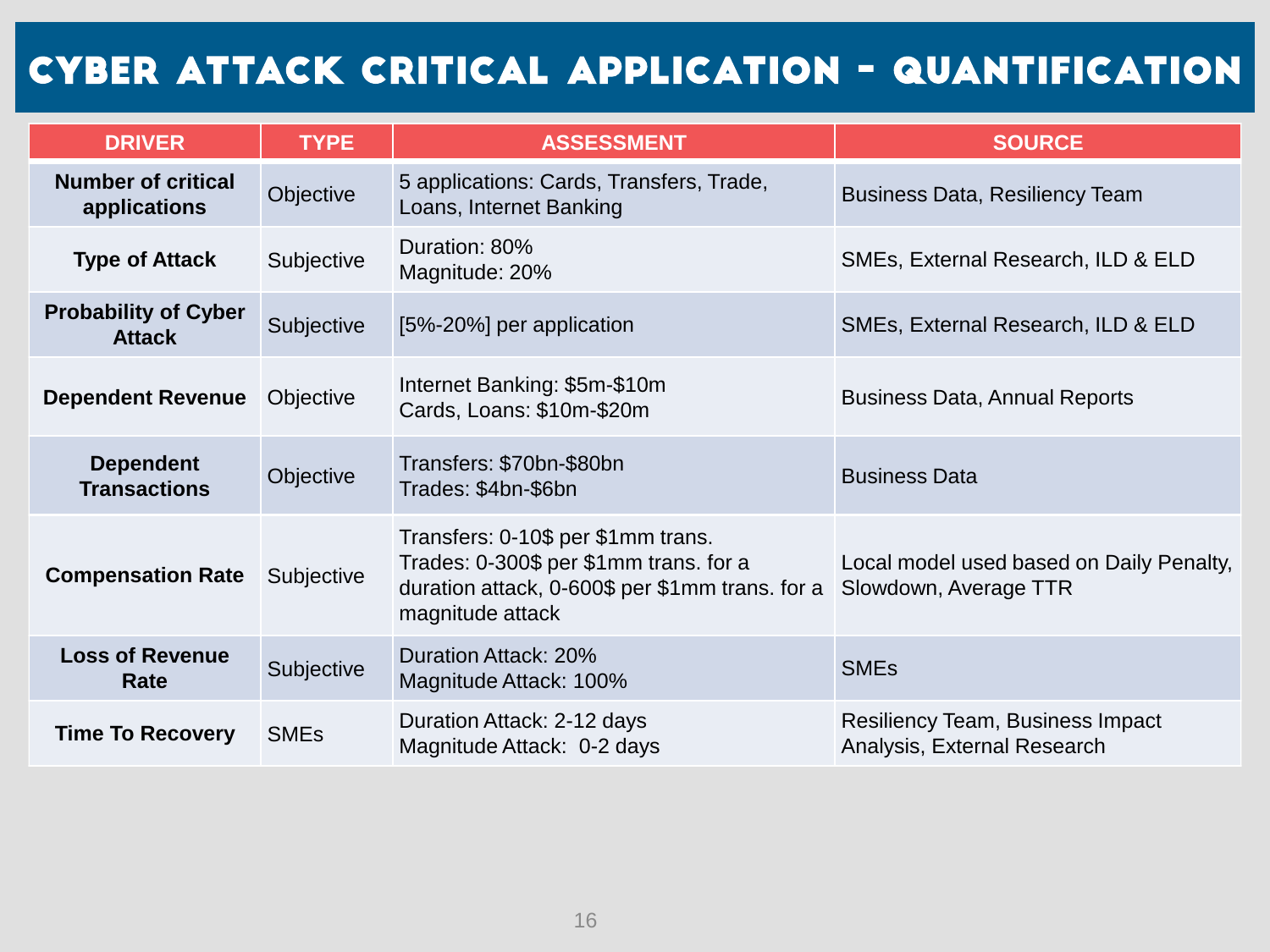Structure and Driver Distributions are compiled into a Bayesian Network that is sampled through Monte Carlo simulation to estimate the distribution of the potential losses over the next year

REPEAT 1,000,000 times:

- SET the cumulated loss to 0
- SAMPLE the exposure from its conditional distribution
- FOR each exposed unit, sample the occurrence of the event from its conditional distribution
	- IF the occurrence is TRUE:
		- SAMPLE the impact of the event from its conditional distribution
		- ADD the impact to the cumulated loss

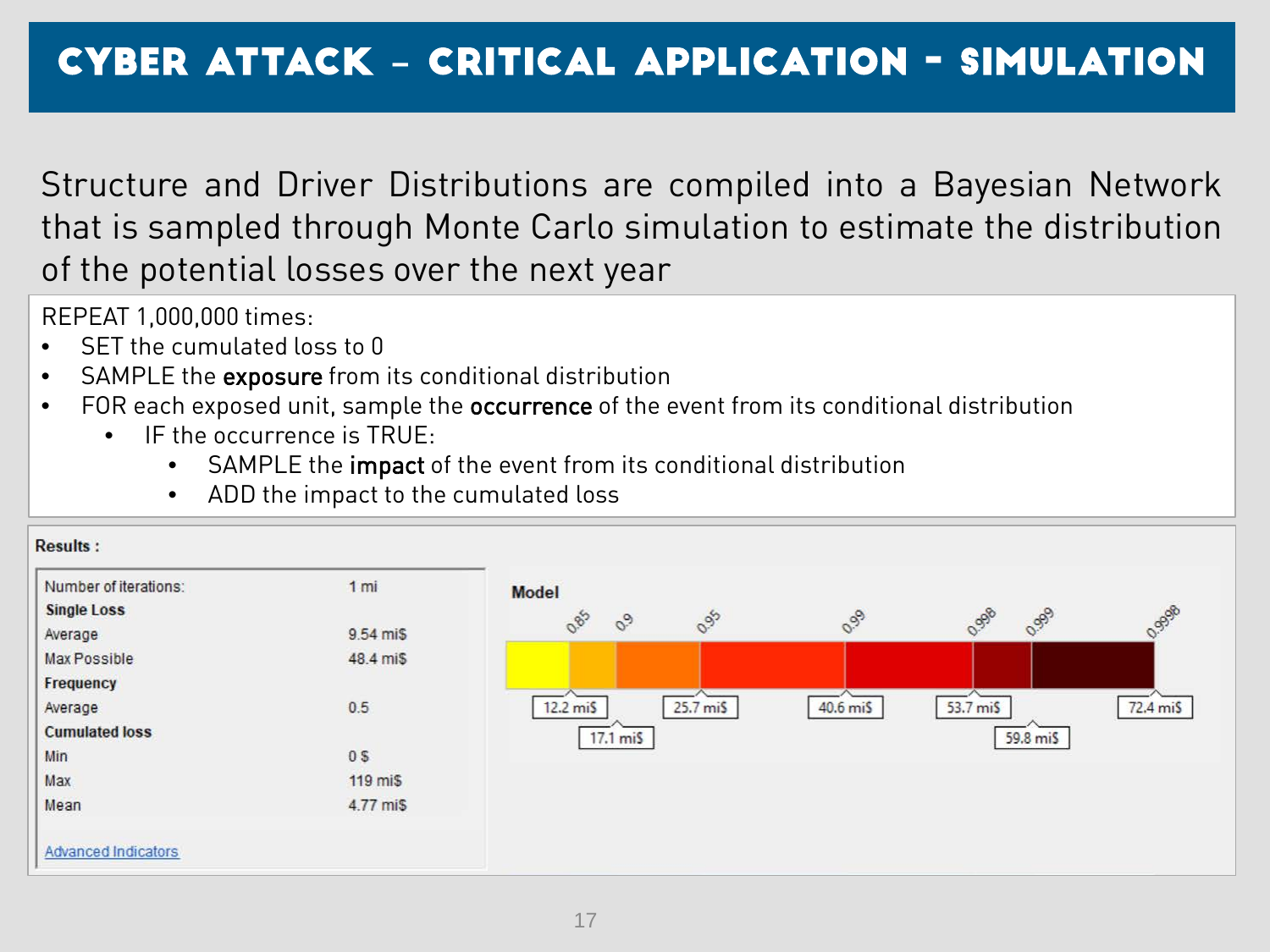What if analyses are performed for:

- Risk Management: assess the impact of a mitigation action
- Stress Testing: assess the impact of a stress on a driver
- Model Quality Assessment: assess the impact of uncertainty on results

Test a mitigation action that would divide the time to recovery for a duration attack by 2. The Time To Recovery distribution is changed.

Loss distribution is re-sampled using the new assumption, to estimate the benefits of the mitigation action.



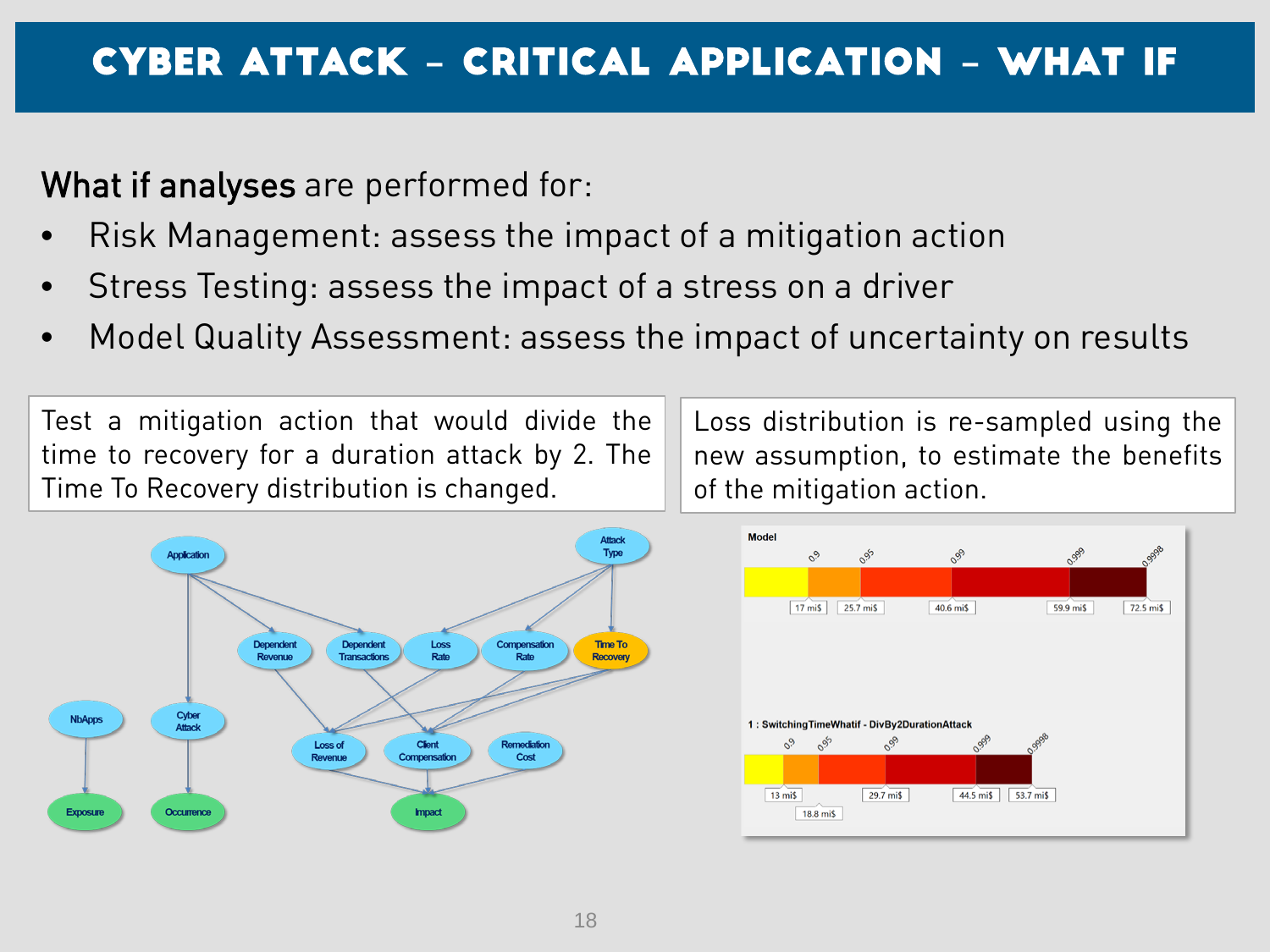#### Q&a

#### What is a Scenario according to this method?

This is not an instance of a possible occurrence of the risk, but rather a generator of possible situations. When starting from single points scenarios, they are still very useful to identify drivers and also discuss the possible ranges of the assumptions.

#### Is this a model?

This is a model because this is a representation of the reality - how things could happen<br>and unfold. However the model does not try to approach a "true distribution", but rather to produce the distribution implied by expert assessments.

#### How to validate this model?

The validation of this model is not easy as backtesting would in theory require being able to reconstitute past expert opinions.

However:

- The generated distribution can be checked for consistency with observed cases.
- Each piece of information can be challenged by independent experts

To this extent, the use of peer benchmarking is a good candidate to challenge and justify assessments.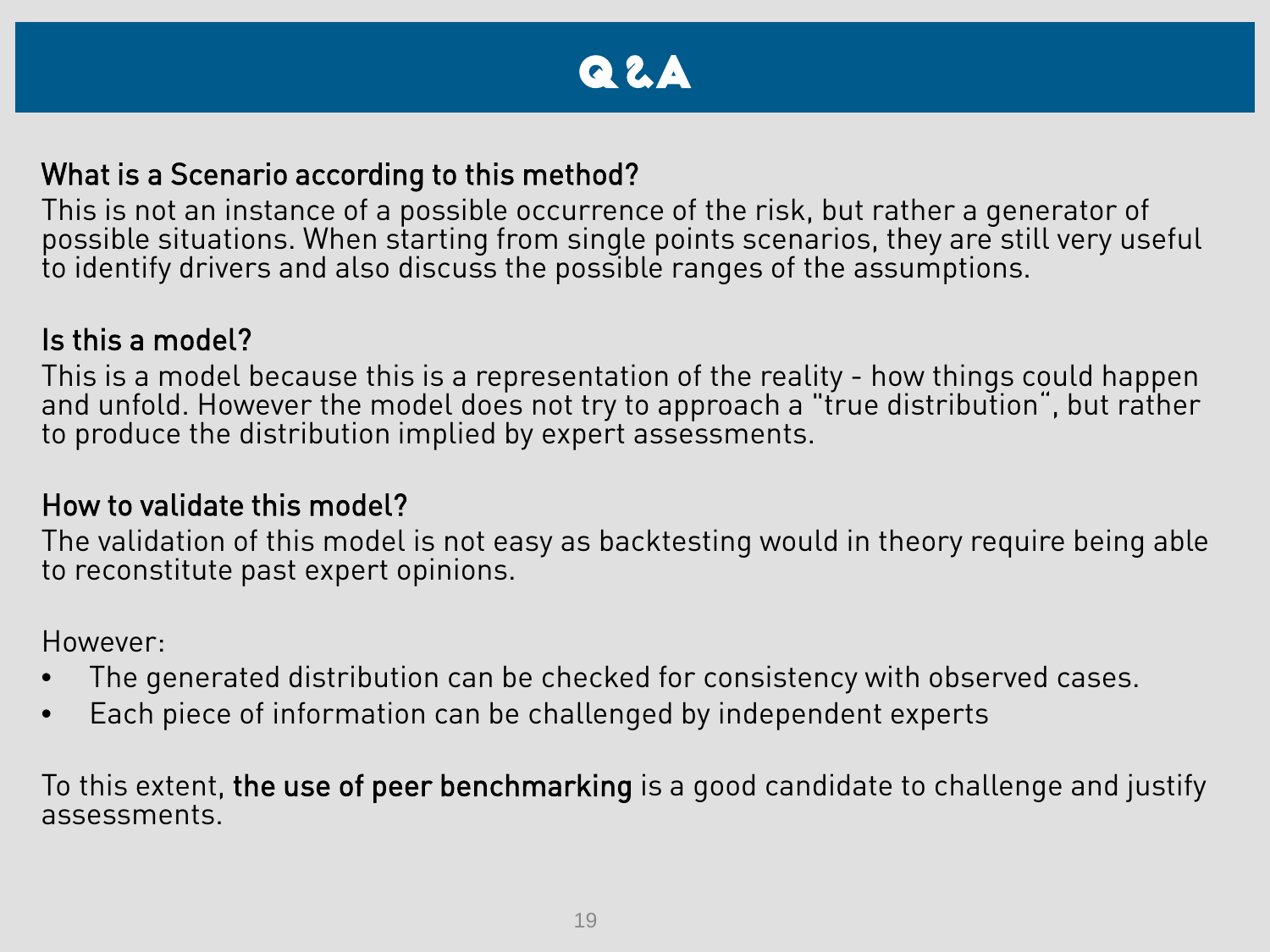## THE PEER BENCHMARKING EXPERIMENT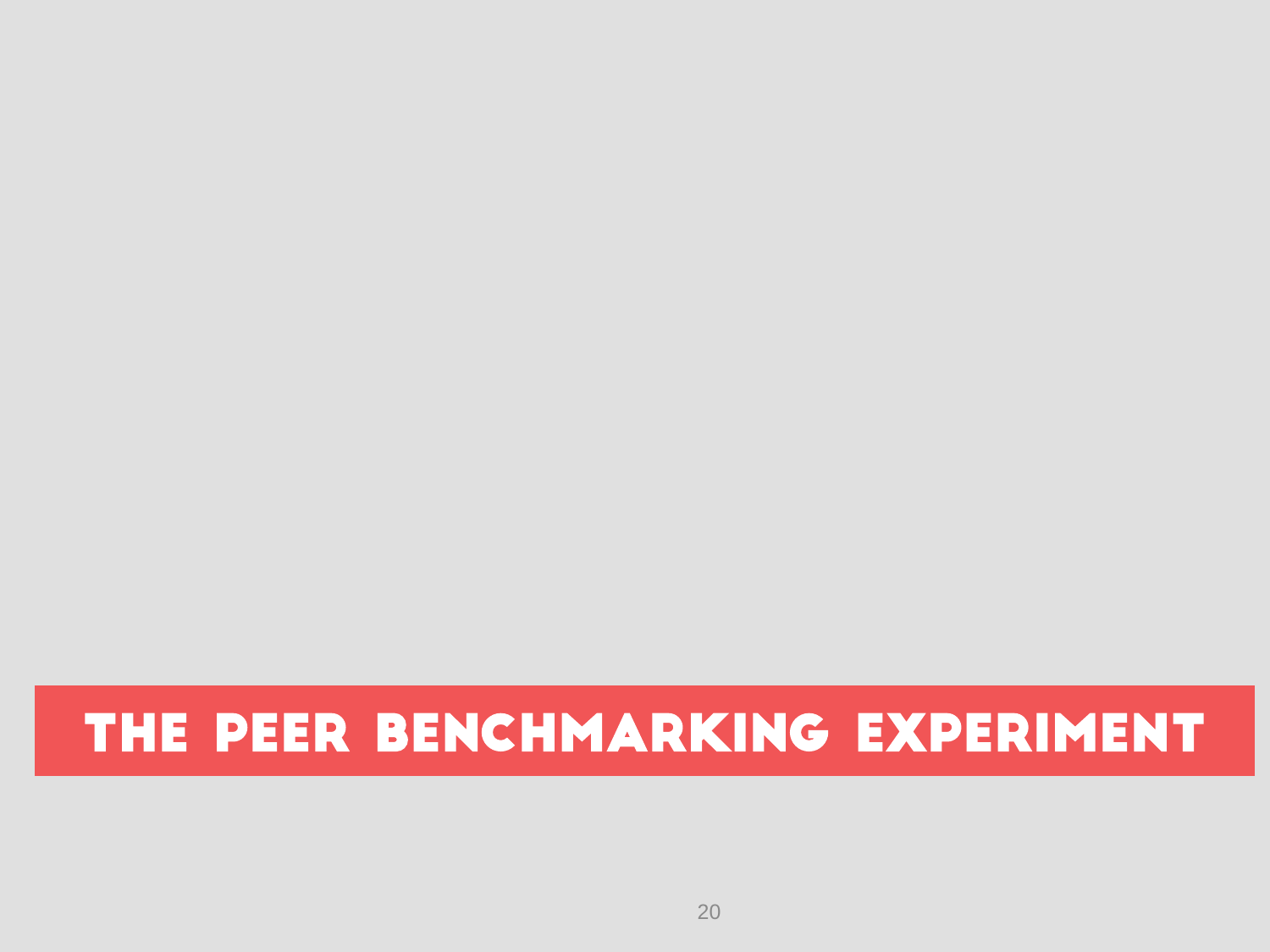### The ABA PILOT

- An experiment has been launched with the ABA and a group of banks
- 6 scenarios have been analysed:
	- Cyber Attack on Critical Application
	- Mis-Selling Retail
	- Rogue Trading
	- Customer Data Compromise
	- Breach of Antitrust Regulation
	- Employee Litigation
- Collaborative work to agree on the loss generating mechanism
	- Structure of the X,O,I scenario
	- List of drivers
- Bank specific quantification for each of the drivers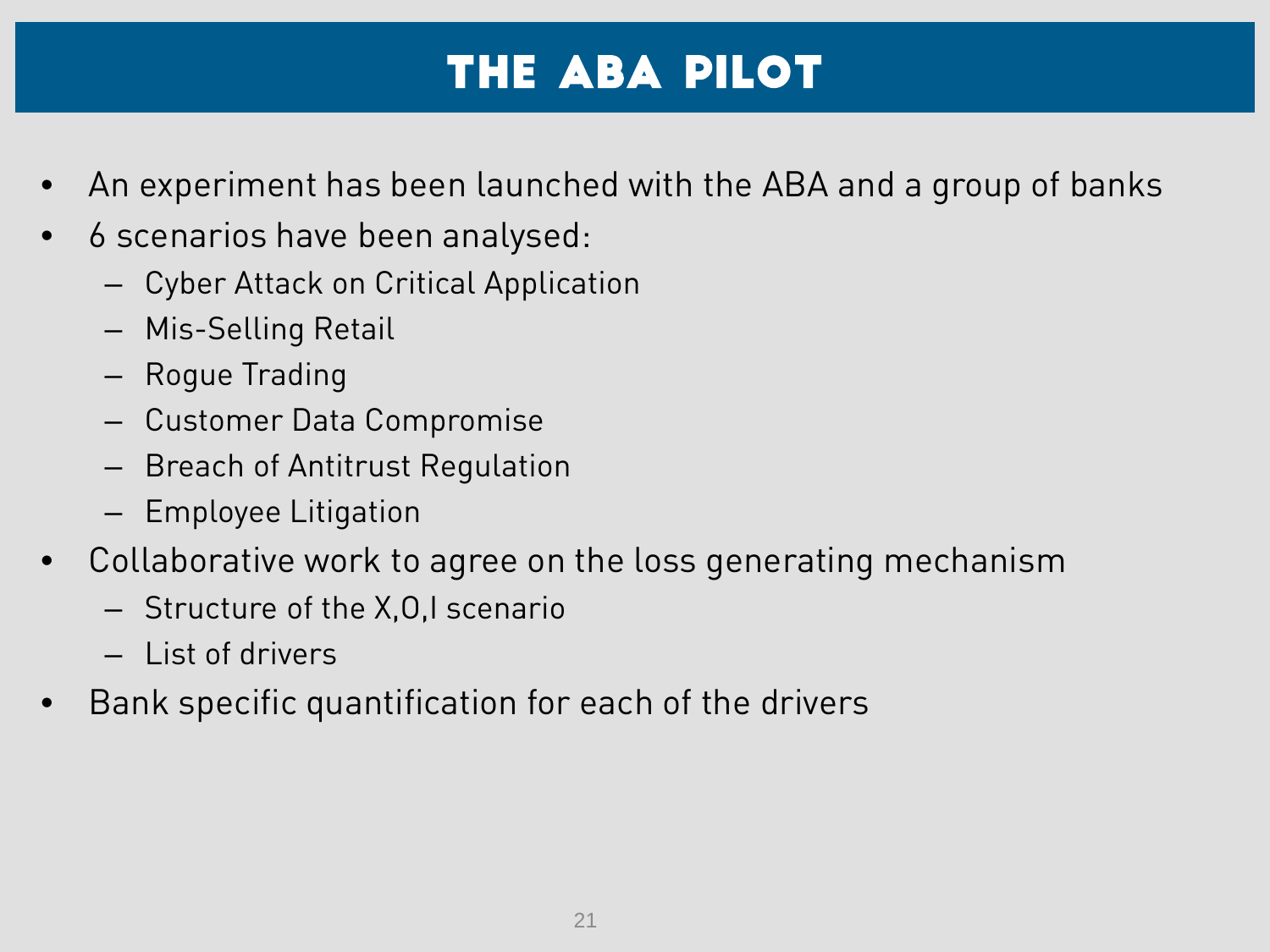#### Process overview

#### Identification Project members select the list of material scenarios they want to address.

- Structure **Initial design stylized from** industry cases, workshop with member to review and agree.
- Quantification A standardized Data Request form is sent to the members to collect the data for each driver.
- Simulation The scenario is sampled for each member with its own drivers. The results (VaR etc.) are reviewed with each member.
- Benchmarking Results and drivers are scaled and compared between the members. Gaps are analyzed and can lead to scenario revision.